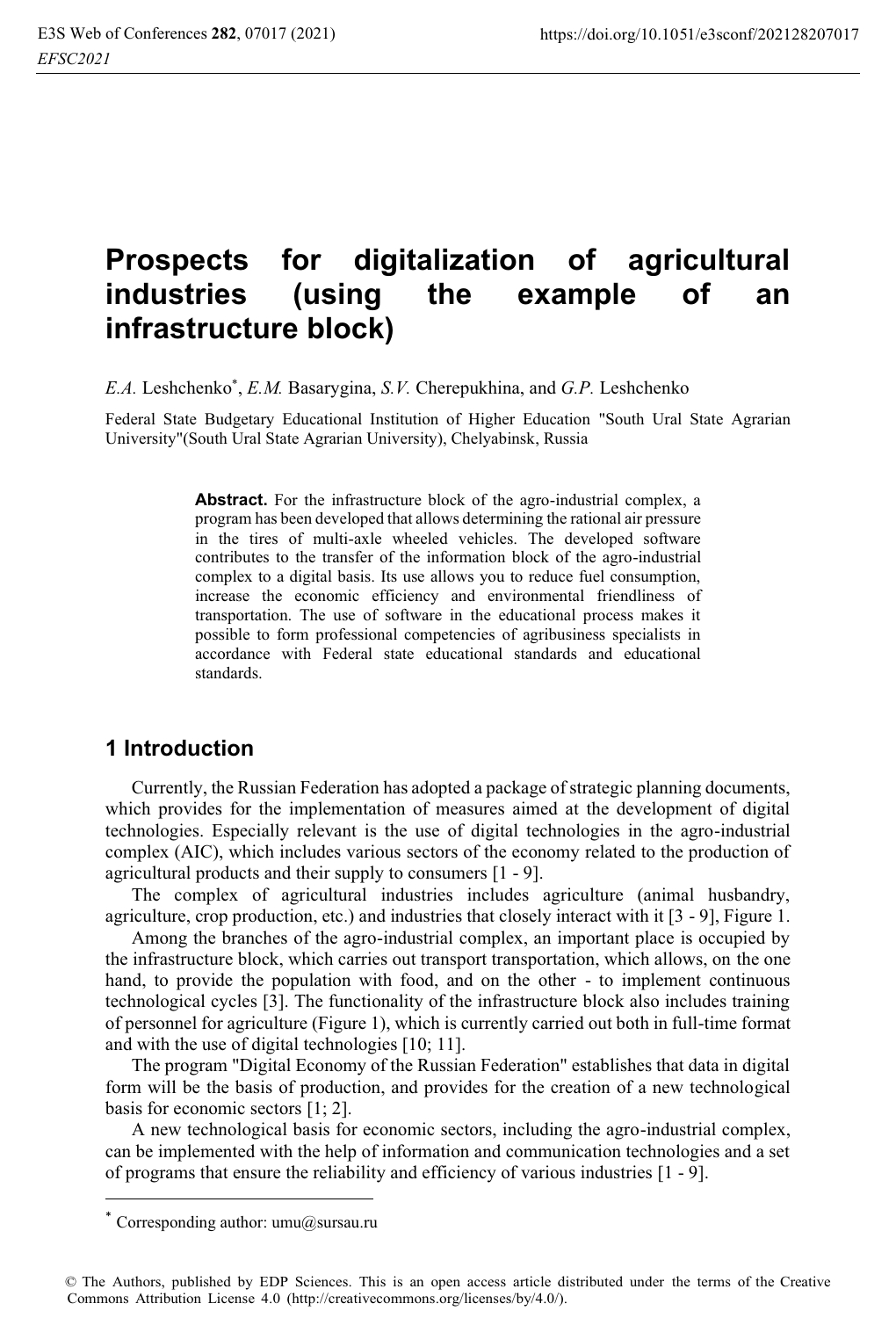#### **Goal and objectives.**

The purpose of the research was to improve the efficiency of the infrastructure block based on the use of digital technologies.

Research objectives:

- development of a mathematical model for calculating the rational tire pressure;

- development of a software product that allows you to determine the rational air pressure for wheeled vehicles with different sizes and models of tires;

- determination of the technical and economic efficiency of the technological operation to ensure the rational air pressure in the tires of wheeled vehicles;

- use of the created software product in the process of training qualified personnel for the agro-industrial complex.



**Fig. 1.** Structure of the agro-industrial complex.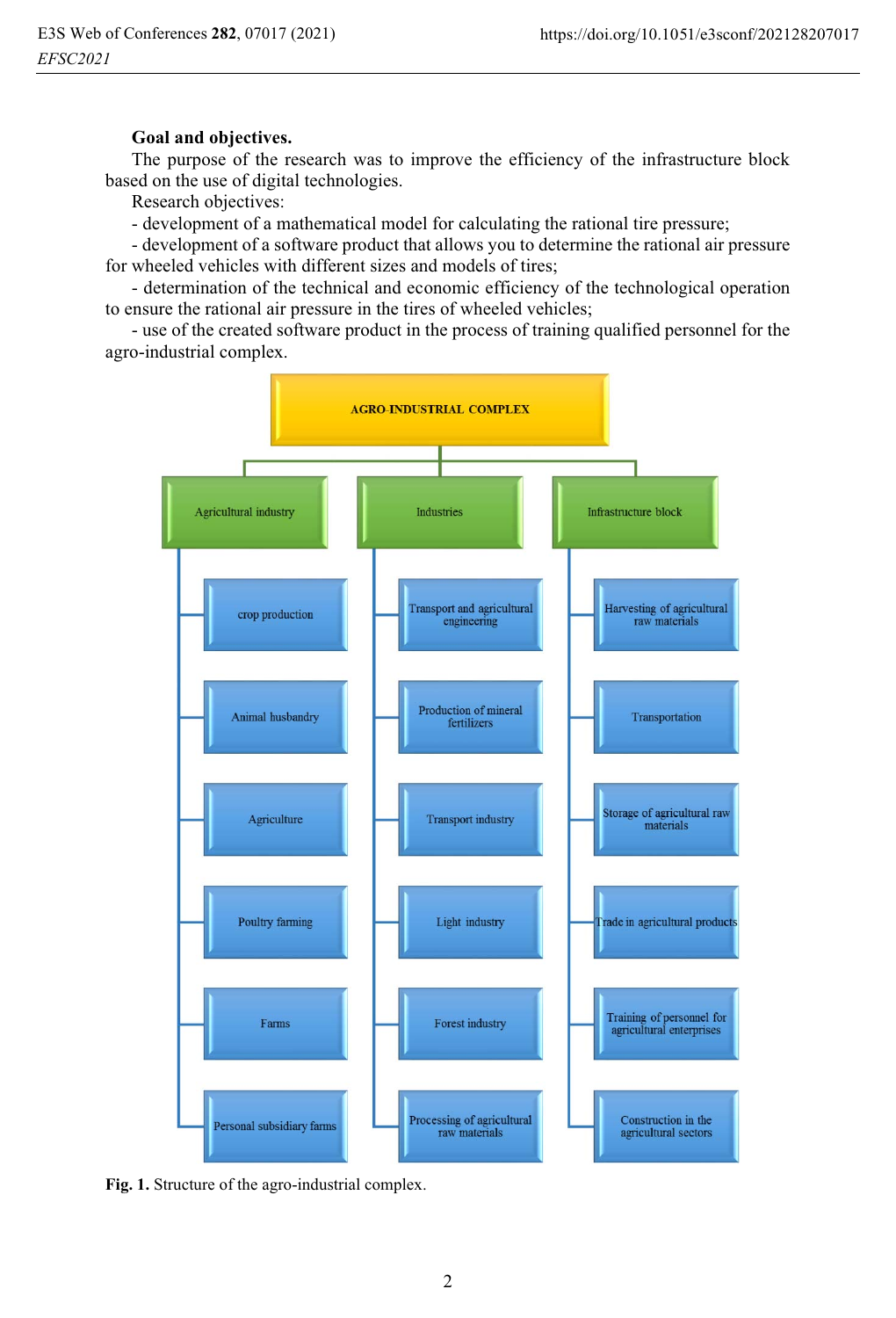#### **2 Materials and methods**

For the performance of transport works in the agro-industrial complex, wheeled equipment is widely used, including cars and tractors that are part of tractor-transport units.

In modern tractors, it is possible to move with a blocked drive of the drive axles, which contributes to an increase in traction properties and increased traffic safety. Transport operations carried out during the movement of tractors with a blocked drive lead to a kinematic mismatch between the wheels of the driving axles, which causes the appearance of power circulation and, accordingly, leads to an increase in fuel consumption, an increase in the load on the transmission elements, and so on. [12].

One of the possible ways to eliminate the resulting kinematic discrepancy is to maintain the air pressure in the tires at a certain level that corresponds to the operating conditions and affects the rolling radius of the wheels. The level of air pressure in the tires is inextricably linked to the fuel efficiency of the tractor, which depends on the energy loss for rolling and skidding [12].

A mathematical model has been developed to determine the rational air pressure in tires:

$$
G_e \to \min \quad at \qquad \begin{cases} P_0 = P_{\max}, & \text{if} \quad R_{z0} \ge R_{z1} \\ & \text{if} \quad R_{z0} \ge R_{z1} \\ P_i = \frac{\left(1 - \frac{\lambda_0^*}{\lambda_i^*} \cdot \left[1 - \left(1 - \frac{G_{k0}^*}{R_{z0}}\right) \cdot \frac{P_0}{P_0^*}\right]\right) \cdot P_i^*}{1 - \frac{G_{ki}^*}{R_{z1}}} \end{cases}
$$

where  $Rz_0$  – is the normal reaction force acting on the wheel of the maximum loaded bridge from the side of the support surface, N;  $Rzi - is$  the normal reaction force acting on the wheel of the minimum loaded i-th bridge from the side of the support surface, N;  $P_0$  is the air pressure in the tires (for the wheels of the maximum loaded bridge), МPа; Рi – is the

air pressure in the tires (for the wheels of the minimum loaded i-th bridge), MPa;  $\frac{\lambda_i}{\lambda_i}$ ,  $\frac{\lambda_i}{\lambda_i}$ s the tangential elasticity of the tires for the wheels of the minimum and maximum loaded  $\lambda_i^*$   $\lambda_0^*$ 

bridges, respectively,  $1/N$ ;  $G_{\kappa i}^*$ ,  $G_{\kappa 0}^*$  - he normal load of the wheel tires of the minimum and maximum loaded axles, respectively, N;  $P_i^*$ ,  $P_0^*$  - he air pressure in the wheel tires of the

minimum and maximum loaded axles, respectively, МPа [12].

The presented mathematical model is made taking into account the minimum fuel consumption for the movement of a wheeled vehicle that has any (more than two) number of driving axles.

#### **3 Results**

Based on the presented mathematical model, a special program has been created that allows calculating the rational air pressure for wheeled vehicles with different sizes and models of tires, taking into account the load on the driving axles (Figure 2).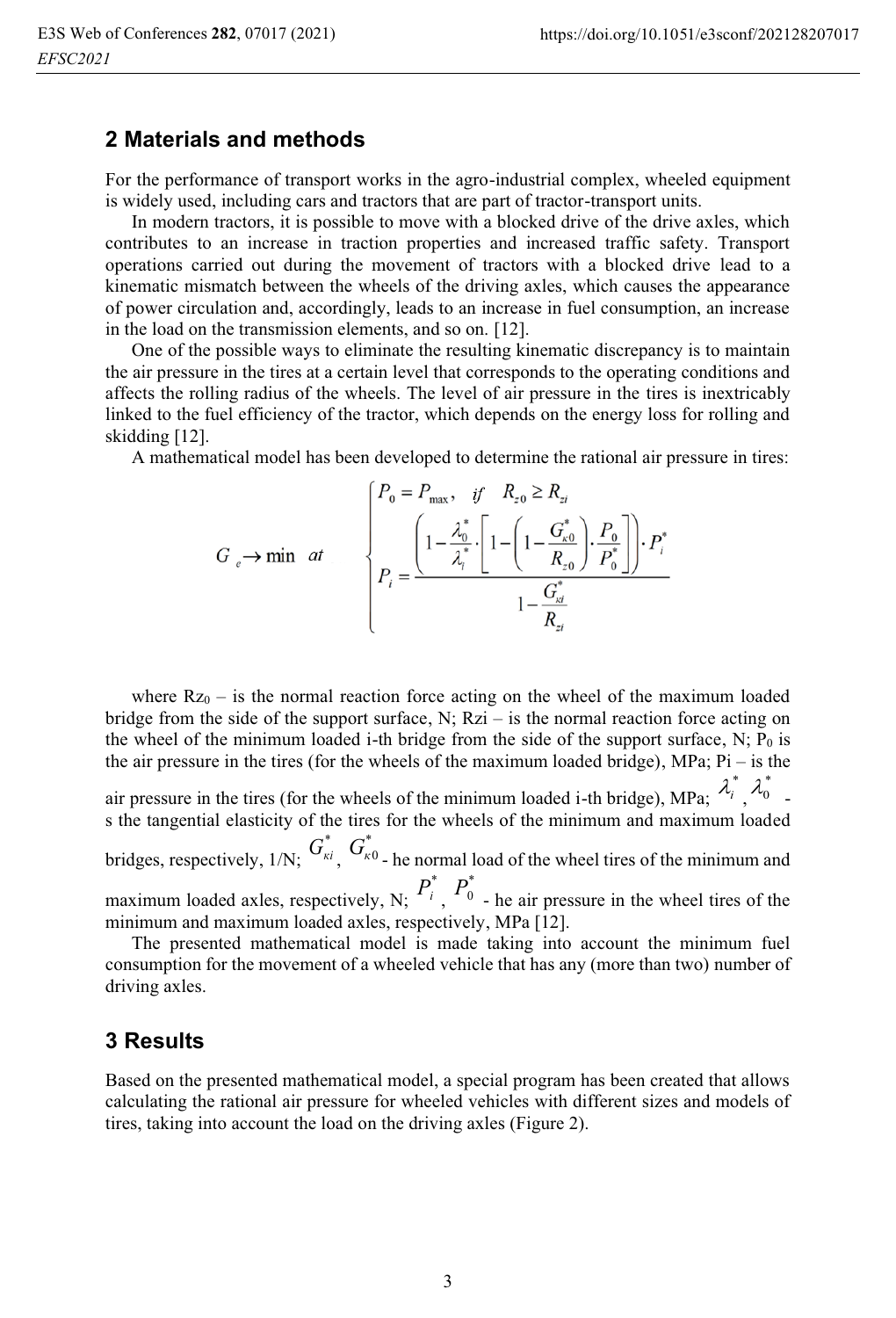| Rational pressure calculation                         |  |
|-------------------------------------------------------|--|
| Source data                                           |  |
| Reaction of the reference surface                     |  |
| Reaction of the support surface, unloaded bridge      |  |
| The air pressure in the tires of a more loaded bridge |  |
| The air pressure in the tires of a less loaded bridge |  |
| Tangential elasticity of tires                        |  |
| <b>Calculate</b><br>Result<br>Rational pressure       |  |

**Fig. 2.** Calculation program.

As a result of experimental studies, it was found that the installation of rational pressures reduces fuel consumption and increases the economic efficiency and environmental friendliness of transport (Table 1). For example, when driving on a winter road, there is a decrease in fuel consumption by 12.51%: a tractor with a 100% load of the trailer consumes 11.12 kg / h at a rate of 12.71 kg / h [12].

The developed program is used within the framework of the infrastructure block of the agro-industrial complex. The use of the program in the electronic information educational environment of the South Ural State Agrarian University in the training of engineers in the direction of 23.05.01 "Ground transport and technological means" and bachelors studying in the direction of 23.03.03 "Operation of transport and technological machines and complexes" contributes to the formation of professional competencies of agricultural specialists in accordance with Federal State educational standards.

# **4 Conclusions**

Thus, the developed software contributes to the transfer of the information block of the agroindustrial complex to a digital basis.

Its use allows you to reduce fuel consumption, increase the economic efficiency and environmental friendliness of transportation.

The use of software in the educational process allows you to form professional competencies of agricultural specialists in accordance with Federal state educational standards.